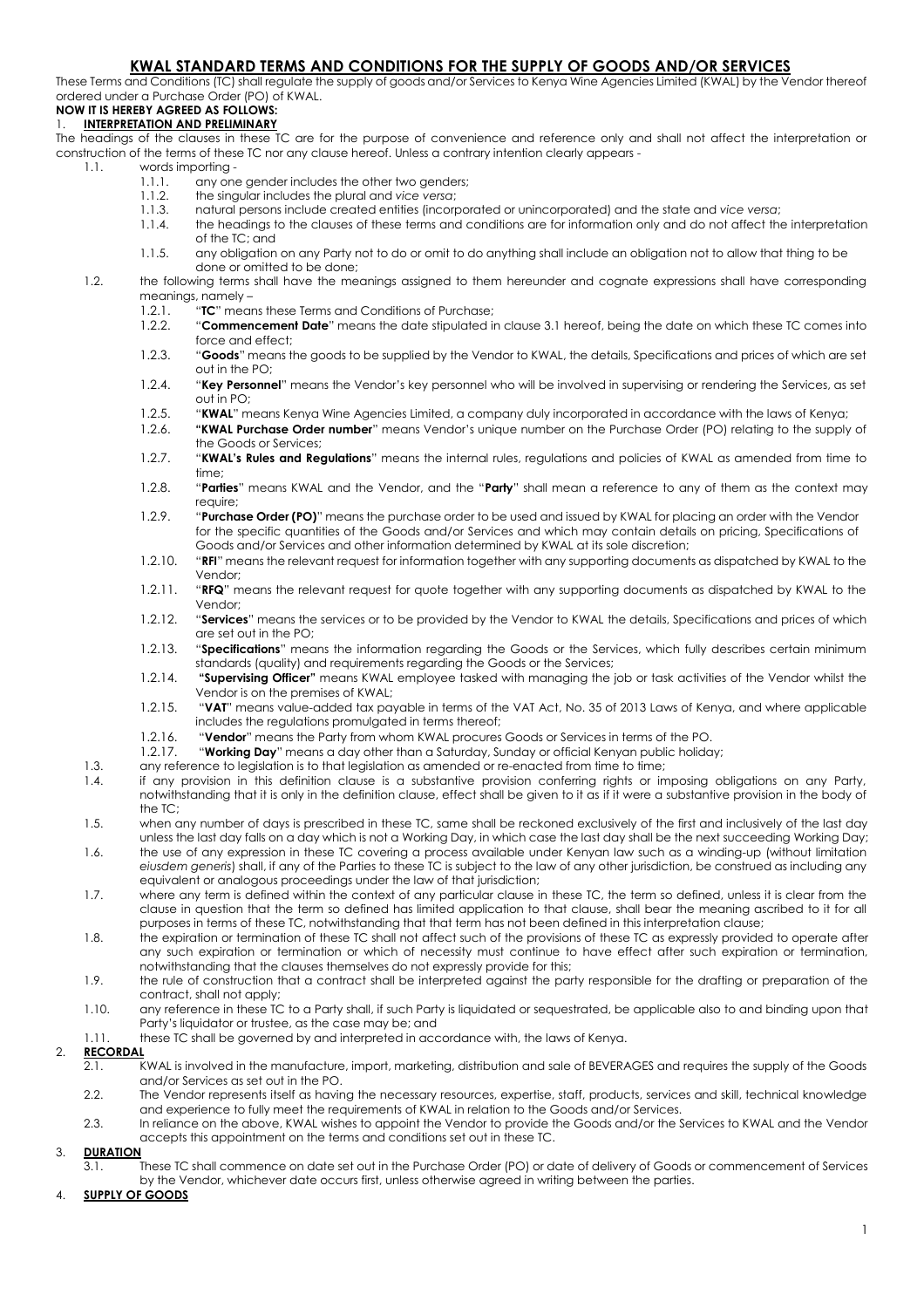- 4.1. The Vendor shall sell and supply to KWAL, and KWAL shall purchase from the Vendor, such Goods as KWAL orders from time to time from the Vendor at the applicable prices as set out in the PO and conditions set out in these TC.
- 4.2. In the event that KWAL submits to the Vendor any estimates of KWAL's projected requirements of the Goods (the "Projection"),such estimates are given for Vendor's planning purposes only and do not constitute any obligation on KWAL to order or purchase any or all of the Goods as set out in the Projection.
- 4.3. The Vendor shall ensure that it has adequate Goods for sale and delivery to KWAL as stipulated in the Projection.
- 4.4. Nothing contained in these TC will constitute an obligation on the part of KWAL to order or purchase any minimum quantity of the Goods other than the agreed minimum (if any) as set out in the PO.
- 4.5. If KWAL wishes to purchase the Goods, it shall provide the Vendor with a PO for Goods concerned. On the Vendor's receipt of the PO, an agreement of sale of Goods concerned by the Vendor to KWAL shall automatically come in force on the terms and conditions of these TC as read with that PO.
- 4.6. The Vendor shall be obliged to confirm in writing within 48 (forty-eight) hours:
	- 4.6.1 its receipt of the PO; and<br>4.6.2 that the delivery of the G
	- 4.6.2 that the delivery of the Goods will be made in accordance with clause [5 \(](#page-8-0)*Delivery of Goods*).

# 5. **DELIVERY OF GOODS**

- 5.1. The Vendor shall deliver the Goods on the date stipulated by KWAL in the PO or such later date as otherwise agreed in writing between the Parties.
- 5.2. The Goods shall be delivered by the Vendor to such address included in the Purchase Order or as otherwise agreed in writing between the Parties. Delivery of the Goods shall be completed once the completion of unloading the Goods from the transporting vehicle at the delivery address has taken place and KWAL has signed for the Delivery.
- 5.3. The quantities of the Goods which the Vendor must so deliver to KWAL must be as set out in the PO. KWAL will accept a maximum of 5% (five percent) deviation from the quantities stipulated in the PO.
- 5.4. Notwithstanding the time lines set out in this clause [5, K](#page-8-0)WAL may reasonably request from time to time, to have the Goods manufactured, packaged, shipped and delivered on an expedited basis. The Vendor shall use its best endeavours to comply with any such requests.
- 5.5. Any access to KWAL's premises and any labour and equipment that may be provided by KWAL in connection with delivery of the Goods shall be provided without acceptance by KWAL of any liability in respect of any actions, claims, costs and expenses incurred by third parties for any loss of damages to the extent that such loss or damage is not attributable to the negligence or other wrongful act of KWAL or its servant or agent. The Vendor shall indemnify KWAL in respect of any actions, suits, claims, demands, losses, charges, costs and expenses, which KWAL may suffer or incur as a result of or in connection with any damage or injury (whether fatal or otherwise) occurring in the course of delivery or installation to the extent that any such damage or injury is attributable to any act or omission of the Vendor or any of his employees and agents.
- 5.6. Unless otherwise stipulated by KWAL, deliveries shall only be accepted by KWAL on Working Days and during normal business hours.
- 5.7. The Vendor warrants that:<br>5.7.1 it has full clear a
	- it has full clear and unencumbered title to all the Goods;
	- 5.7.2 at the date of delivery of any of the Goods it shall have full and unrestricted right, power and authority to sell, transfer and deliver all of the Goods to KWAL.

# 6. **RISK AND TITLE**

6.1. Risk in the Goods shall only pass to KWAL when KWAL has accepted the goods as being to its complete satisfaction and the Goods will, therefore be held at the Vendor's risk or returned to the Vendor for credit or replacement as may be required by KWAL and in the case of replacement, within the delivery period as originally specified on the PO or as soon as reasonably possible thereafter.

# 7. **QUALITY OF GOODS**

- 7.1. The Vendor shall implement all necessary quality controls to ensure that the Goods meet the agreed Specifications.<br>7.2. Each item of the Goods shall bear appropriate trademarks and shall be in appropriate packaaina, w
	- Each item of the Goods shall bear appropriate trademarks and shall be in appropriate packaging, which shall meet the Specifications in the PO.<br>7.2.1 All Goods pac
		- All Goods packaged shall comply with all laws and regulatory requirements, shall be securely packaged, carried and shall be delivered free of defects (manifest or latent).
		- 7.2.2 Certificates of conformance in relation to the packaging of the Goods may be required from time to time and shall be submitted by the Vendor to KWAL at the request of KWAL before delivery of the Goods is accepted by KWAL.
- 7.3. KWAL shall be entitled to amend the Specifications from time to time by mutual agreement in writing with the Vendor.
- 7.4. All Goods must be manufactured and packaged under appropriate sanitary conditions (the "**Conditions**"), and shall comply in all respects with the Specifications and with the quality standards of KWAL, medical clearances, raw material standards and legal requirements (the "**Standards**") and packaging standards applicable to the Goods.
- 7.5. KWAL, through its duly authorized representative(s) shall have the right upon reasonable notice at any reasonable time or times to inspect those portions of the facilities and equipment used by the Vendor in the converting, packaging and/or processing otherwise (including, without limitation, the manufacturing and storing) of the Goods to ensure compliance with Conditions, Standards and Specifications. Any such inspection of the Goods and review of the Vendor's quality assurance program will not constitute acceptance of any Goods and shall not be construed as relieving the Vendor from any of its obligations under this claus[e 7 \(](#page-8-0)Quality of Goods).
- 7.6. KWAL is entitled not to accept (and/or to refuse delivery of) any Goods which do not conform to any of the Conditions, Standards and/or Specifications and any other standards set out in the PO or in KWAL's Rules and Regulations or any previously approved samples.
- 7.7. The Vendor shall ensure that the Goods, (including, without limitation, its packages, labels, direction sheets, cartons and containers used in connection with the Goods) conform to any previously approved samples, and the Vendor shall not make (nor allow anyone else to make) any change to any of them or to any Goods without the prior written consent of KWAL.
- 7.8. Payment for the Goods shall not constitute acceptance by KWAL of the Goods.
- 7.9. As soon as practicably possible KWAL shall notify the Vendor of any defective or non-conforming Goods and shall give the Vendor a reasonable opportunity to inspect same. Subject to KWAL's availability, the Vendor shall inspect the Goods concerned and shall within seven (7) days thereafter either repair (where suitable and agreed to by KWAL) or replace all non-conforming or defective Goods with conforming Goods at no additional charge to KWAL.
- 7.10. Any defective Goods delivered to KWAL by the Vendor and not accepted by KWAL shall, if KWAL so requests the Vendor be properly disposed of by the Vendor. KWAL may request certificate of safe disposal, which the Vendor shall provide at the request of KWAL (the Vendor may not use any of those defective Goods or resell any defective Goods to anyone else without KWAL's prior written consent). Any such defective Goods may be disposed of by KWAL at the written request of the Vendor. All costs relating to such disposal shall be borne by the Vendor, which cost shall be payable upon demand. If KWAL chooses not to dispose of defective Goods itself, it will be entitled to demand that the Vendor removes the defective Goods from KWAL's premises within seven (7) days of the inspection contemplated in claus[e 7.9 a](#page-8-0)nd disposes of the defective Goods in accordance with this claus[e 7.10.](#page-8-0)
- 7.11. The Vendor shall notify KWAL immediately in writing once it becomes aware of or has a reason to believe that any Goods delivered to KWAL are defective or do not conform with the applicable Conditions, Standards and Specifications in any manner whatsoever. The Vendor will cooperate with KWAL to determine whether the Goods are so defective or non-conforming. In addition, if a defect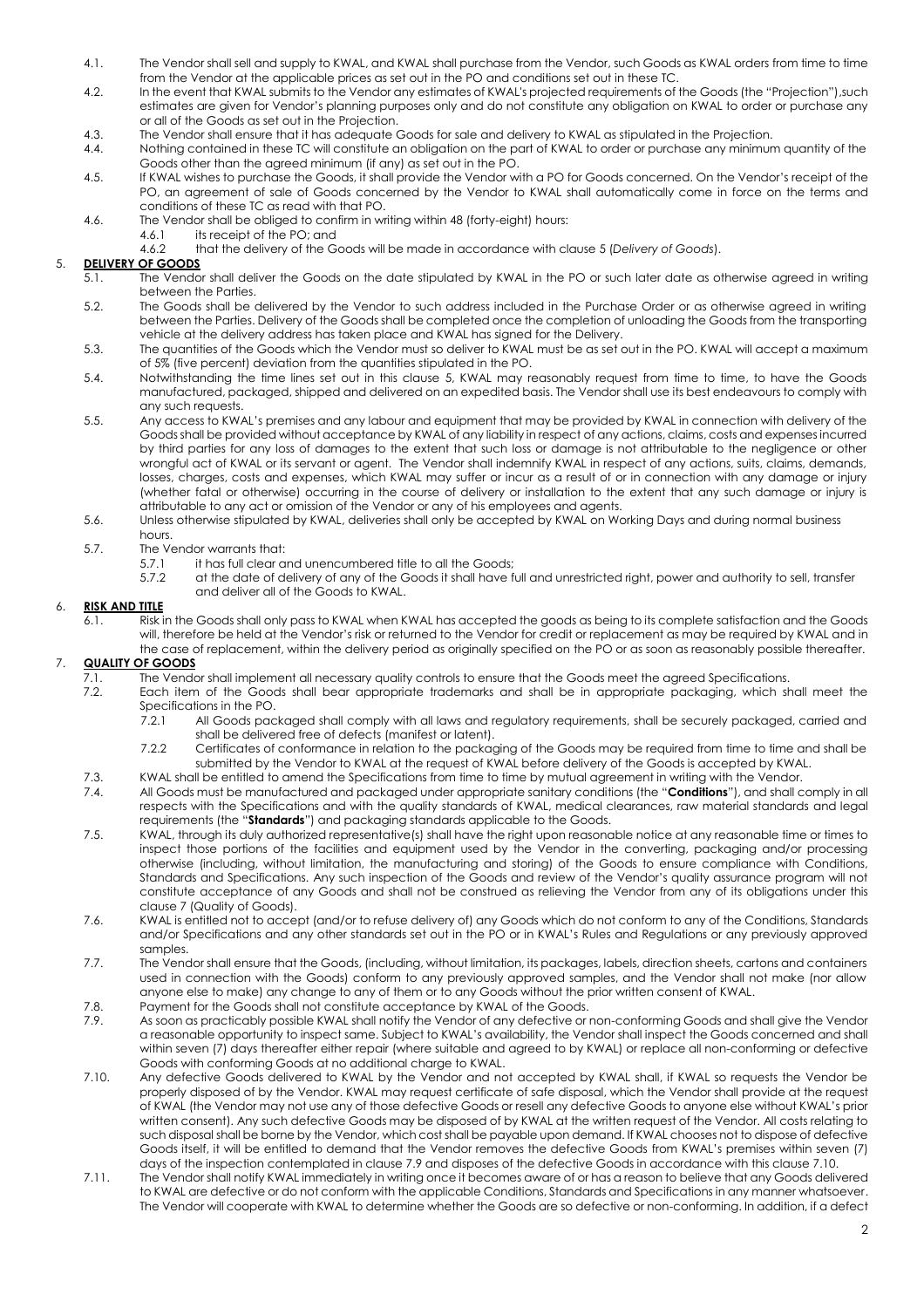or non-conformity is or may be present, the Vendor shall cooperate with KWAL in good faith (i) to correct the cause of the defect or non-conformity, and (ii), if requested by KWAL, to provide KWAL with all and any information about the Goods to assist KWAL to identify and recover any such defective or non-conforming Goods that may have been distributed or made available by KWAL to any third parties and comply with KWAL's relevant procedures.

- 7.12. The Vendor shall also carry out a root cause analysis in respect of the defects and put in place appropriate corrective measures to eliminate recurrences.
- 7.13. Complaint Handling<br>7.12.1. Each Party
	- Each Party shall provide the other with an opportunity to review and inspect any records that are maintained by that Party regarding complaints received by that Party regarding the Goods.
	- 7.12.2. The Vendor shall promptly notify KWAL upon the receipt by the Vendor of any consumer complaint regarding any of the Goods supplied by the Vendor to KWAL.

## 7.14 KWAL Issued Materials

Where KWAL for the purposes of the PO issues materials to Vendor, such materials shall be, and remain the property of KWAL. The Vendor shall maintain all such materials in good order and condition subject, in the case of tooling, patterns and the like to fair wear and tear. The Vendor shall use such materials solely in connection with the PO. Any surplus materials, which shall for the avoidance of doubt, include packaging, shall be disposed of at KWAL's discretion. In the event of waste of or damage to such materials arising from bad workmanship or negligence of Vendor, Vendor shall at the request of KWAL either replace the wasted or damaged material or reimburse KWAL an amount equal to the agreed value of the wasted or damaged material.

## 8. **DELIVERY DOCUMENTS**

- 8.1. Only the Goods set out in the applicable PO will be accepted by KWAL, unless any change to that PO was consented to in writing by KWAL prior to the delivery of the Goods concerned in which case the Goods must be as set out in that amended PO.
- 8.2. Every delivery of the Goods to KWAL shall be accompanied by at least the following documents, to be furnished to the specific facility of KWAL to which the Goods are delivered, as per the delivery address on the PO :<br>8.2.1. delivery document or a goods received note
	- 8.2.1. delivery document or a goods received note<br>8.2.2. a valid tax invoice for the supply of the Goods
		- a valid tax invoice for the supply of the Goods, which must reflect at least:<br>8.2.2.1 the applicable KWAL Purchase Order number:
			- 8.2.2.1. the applicable KWAL Purchase Order number;<br>8.2.2.2. item number:
				- 8.2.2.2. item number;<br>8.2.2.3. the Vendor's
				- the Vendor's delivery note number;
				- 8.2.2.4. the delivery date;
				- 8.2.2.5. the description of the Goods;<br>8.2.2.6. the applicable price/s for the
				- 8.2.2.6. the applicable price/s for the Goods;<br>8.2.2.7. the Vendor's VAT/PIN Number;
				- the Vendor's VAT/PIN Number;
				-
		- 8.2.2.8. KWAL's VAT/PIN Number;<br>8.2.2.9. any other information as i any other information as prescribed by applicable legislation or reasonably requested by KWAL;
	- together with an acceptance document signed on behalf of KWAL by a person duly authorized by KWAL to accept such delivery on behalf of KWAL (all together being "**Delivery Documents**").
- 8.3. It will be the responsibility of the Vendor to ensure the correctness of the Delivery Documents. Any inaccuracies in the Delivery Documents may delay receipt of the Goods and possible return of the Goods, as well as delays in payment.

# 9. **PROVISION OR SUPPLY OF SERVICES**

- 9.1. The Vendor must
	- 9.1.1. render the Services agreed upon to KWAL in accordance with at least good industry practices and the highest professional standards in the Vendor's industry, profession or trade;
	- 9.1.2. at all times exercise all reasonable skill, care and diligence in rendering the Services and in the performance of all its obligations;
	- 9.1.3. observe and comply with instructions issued by KWAL from time to time in relation to the Services including access to KWAL premises;
	- 9.1.4. as soon as possible, but in any event, not later than the Commencement Date have and maintain sufficient professional indemnity insurance for the duration of the PO, against any of its potential liabilities that may arise as a result of the provision of the Services and provide KWAL with proof of such insurance cover in the form of a certificate issued by the Vendor's insurer;
	- 9.1.5. refrain from engaging in any activity that may prejudice the business of KWAL or place it in risk or disrepute;
	- 9.1.6. use Key Personnel and other personnel who are suitably skilled and experienced to perform tasks assigned to them, and in sufficient number to ensure that the Vendor's obligations are fulfilled in accordance with the TC;
	- 9.1.7. provide all equipment, tools and vehicles and other items as are required to provide the Services.
- 9.2. If necessary, KWAL shall provide the Vendor with reasonable access at reasonable times to its premises for the purpose of supplying the Services. All equipment, tools and vehicles brought onto KWAL's premises by the Vendor or the Key Personnel and other staff shall be at the Vendor's risk.
- 9.3. If the Vendor supplies all or any of the Services at or from KWAL' premises, on completion of the Services or termination or expiry of the PO (whichever is the earlier) the Vendor shall vacate KWAL's premises, remove the Vendor's plant, equipment and unused materials and all rubbish arising out of the provision of the Services and leave KWAL's premises in a clean, safe and tidy condition. The Vendor shall be solely responsible for making good any damage to KWAL's premises or any objects contained on KWAL's premises which is caused by the Vendor or any Key Personnel or other staff, other than fair wear and tear.
- 9.4. If the Vendor supplies all or any of the Services at or from its premises or the premises of a third party, KWAL may, during normal business hours and on reasonable notice, inspect and examine the manner in which the relevant Services are supplied at or from the relevant premises.
- 9.5. KWAL shall be responsible for maintaining the security of its premises in accordance with its standard security requirements. While on KWAL's premises the Vendor shall, and shall procure that all Key Personnel and other staff shall, comply with all KWAL's security requirements.
- 9.6. Where all or any of the Services are supplied from the Vendor's premises, the Vendor shall, at its own cost, comply with all security requirements specified by KWAL in writing.
- 9.7. Without prejudice to clause 9.1.7, any equipment provided by KWAL for the purposes of the TC shall remain the property of KWAL and shall be used by the Vendor and the Key Personnel and other staff only for the purpose of carrying out the TC. Such equipment shall be returned promptly to KWAL on expiry or termination of the PO.
- 9.8. The Vendor shall reimburse KWAL for any loss or damage to the equipment (other than deterioration resulting from normal and proper use) caused by the Vendor or any Key Personnel or other staff. Equipment supplied by KWAL shall be deemed to be in a good condition when received by the Vendor or relevant Key Personnel or other staff unless KWAL is notified otherwise in writing within three (3) Working Days.

# 10. **VARIATION OF THE SCOPE OF SERVICES**

10.1. KWAL may in writing inform the Vendor that the performance of particular Services is no longer required, in which case that particular aspect of the Services will cease to be part of the Services from the date that the Vendor is so informed in writing to that effect.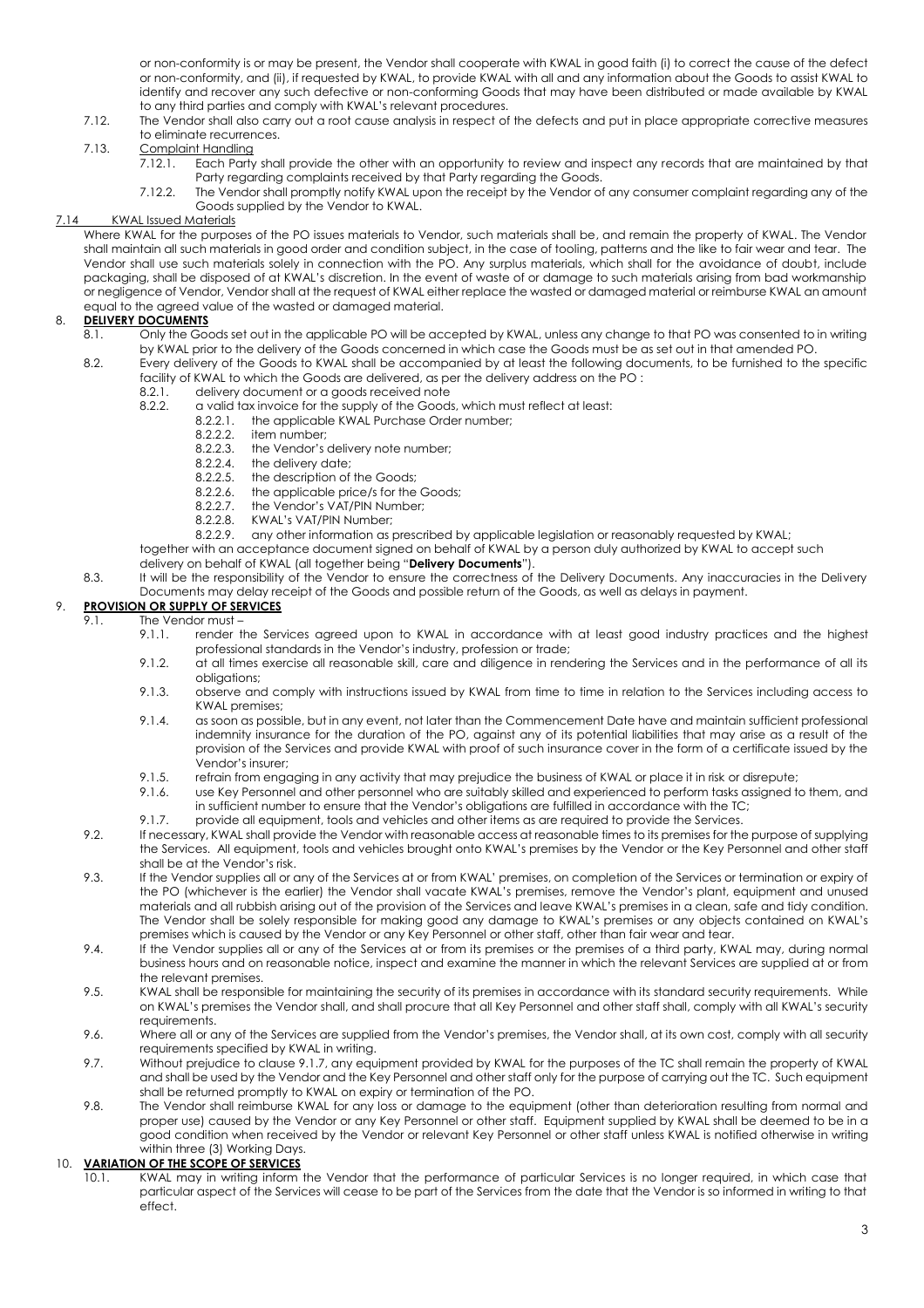- 10.2. KWAL may in writing request the Vendor that:<br>10.2.1. the performance of an additional set
	- 10.2.1. the performance of an additional service should become part of the Services;<br>10.2.2. a variation be made to a particular element of the Services or the performanc
	- 10.2.2. a variation be made to a particular element of the Services or the performance of the Services; and/or<br>10.2.3. a change be made to the Commencement Date of the Services or any part of the Services.
	- a change be made to the Commencement Date of the Services or any part of the Services,

in which case the Parties shall use their respective reasonable endeavours to consent to the variations, which consent shall not be unreasonably withheld upon the treatment of that request and to amend the PO.

# 11. **KEY PERSONNEL**

- 11.1. The Services shall be rendered by or under the ultimate supervision of the Key Personnel listed in the PO and such Key Personnel shall direct and control the rendering of the Services.
- 11.2. The Key Personnel of the Vendor or any replacement person approved by KWAL from time to time shall have full authority to act on behalf of the Vendor for all purposes in connection with the PO and if present, shall represent the Vendor at each and every meeting (where applicable).
- 11.3. The Vendor shall use only the Key Personnel and the Vendor's other personnel or consultants, provided that such consultants shall have been approved in writing by KWAL, in the rendering of the Services and such persons shall be available substantially for so long as may be necessary to ensure the proper rendering by the Vendor of the Services.
- 11.4. The Vendor shall not remove any of the Key Personnel without the prior written approval of KWAL, which approval shall not be unreasonably withheld or delayed.
- 11.5. KWAL shall have the right after consultation with the Vendor to request the removal of any person engaged in the rendering of the Services if, in KWAL's opinion, that person's performance or conduct is or has been unsatisfactory and the Vendor shall then promptly remove the person so specified. The Vendor shall be responsible for replacing such person with a person who has been approved by KWAL.
- 11.6. The Vendor shall procure, and has procured that each of the Key Personnel and other staff or consultants employed or engaged to perform or discharge the Vendor's obligations and liabilities under the Services has consented to publication of their photograph/image for promotional purposes by KWAL in any manner or medium;
- 11.7. The Vendor shall release KWAL from all and any claims, demands and liabilities related to the reproduction, publication and use of images, videos or photographs taken during the period of the PO and hereby unconditionally indemnifies KWAL from any and against all liabilities, costs, expenses, damages and losses (including any direct, indirect or consequential losses, loss of profit, loss of reputation and all interest, penalties, legal and other professional costs and expenses) which may be imposed on or incurred by or instituted against KWAL arising from or resulting from the reproduction, publication and use of images, videos or photographs taken during the period of the PO.
- 11.8. The Vendor shall procure that the Key Personnel, consultants and other staff comply with any rules, regulations and requirements reasonably specified by KWAL.

# 12. **INTELLECTUAL PROPERTY**

- The Parties acknowledge and agree to the following
	- 12.1. All intellectual property rights in any materials provided by KWAL to the Vendor for the purposes of the PO shall remain the property of KWAL but KWAL hereby grants the Vendor a royalty-free, non-exclusive and non-transferable licence to use such materials as required until termination or expiry of the PO for the sole purpose of enabling the Vendor to perform its obligations under the PO.
	- 12.2. Save for information which is proprietary to the Vendor at the Commencement Date, the rendering of the Services may include reviewing, amending, development, drafting, creation and design, for or under instruction of KWAL, of documents, proposals, diagrams and other written works. All work product, property, data, documents, information, proposals, diagrams, written works or materials conceived, discovered, developed or created by the Vendor pursuant thereto or accidental to the performance of the Services (collectively, "**Intellectual Property**") shall be owned exclusively by KWAL.
	- 12.3. All such Intellectual Property which the Vendor develops, and all rights, including intellectual property rights in and to such Intellectual Property, will vest in KWAL absolutely and as sole beneficial owner thereof;
	- 12.4. The Vendor shall not own any rights in or to the Intellectual Property:
	- 12.5. The Vendor shall, if and when so required by KWAL, and at the expense of KWAL, apply or join in applying for the registration of appropriate protection in respect of the Intellectual Property on behalf of KWAL and will, at the expense of KWAL, execute all documents and do all things necessary for vesting the protection and all right, title and interest in respect of the Intellectual Property in KWAL or in any person which KWAL may specify;
	- 12.6. The rights in or to the Intellectual Property, as well as all the rights to any Intellectual Property in all works created during the course of the Vendor's appointment in terms of the PO will vest in KWAL;
	- 12.7. The Vendor shall not divulge, nor authorize or allow anyone else to divulge, either during its appointment or afterwards, any knowledge of the subject matter of the Intellectual Property. Without limiting the generality of the foregoing, the provisions of clause 30 (*Confidentiality*) shall apply to the Vendor in this regard;
	- 12.8. In the event that, and as soon as, any Intellectual Property rights, particularly, but without limitation, copyright, come into existence in respect of documents or Services on which the Vendor works, this clause serves as an automatic assignment of all rights to any Intellectual Property in all works created during the course of the Vendor's appointment in terms of the PO to KWAL; and
	- 12.9. The above assignment shall be of all Intellectual Property rights, including, but without limitation, copyright, which came into existence along with all accrued rights therein, including the right to sue for infringement, which may have taken place prior to the date of recording any such assignments.
	- 12.10. The Vendor shall indemnify, and keep indemnified, KWAL in full against all costs, expenses, damages and losses (whether direct or indirect), including any interest, penalties, and reasonable legal and other professional fees awarded against or incurred or paid by KWAL as a result of or in connection with any claim made against KWAL for actual or alleged infringement of a third party's intellectual property arising out of, or in connection with, the supply of Goods or the Services, to the extent that the claim is attributable to the acts or omission of the Vendor or any Key Personnel or other staff.

# 13. **GOVERNANCE AND RECORDS**

- The Vendor shall:
	- 13.1. attend progress meetings with KWAL regarding the provision of the Services at the frequency and times specified by KWAL and shall ensure that it sends suitably qualified representatives to attend such meetings; and
	- 13.2. submit progress reports to KWAL at the times and in the format specified by KWAL.

# 14. **PRICES**

- 14.1. The applicable prices of the Goods and Services as stipulated in the PO respectively ("**Prices**") shall be all inclusive [VAT inclusive],( where applicable) and include amongst other, but without limitation, purchasing, receiving and storing raw materials; provision of labour, utilities, finishing materials, packaging and supplies packing for shipment and preparation of related documents insurance cost, freight and delivery cost, customs and excise duties, storage of the Goods pending delivery, quality control systems, depreciation, overhead and all other costs and expenses of whatever kind.
- 14.2. The Prices shall remain valid and unchanged for the period of the PO and thereafter no price variations shall take place.

#### 15. **PAYMENT FOR GOODS AND SERVICES**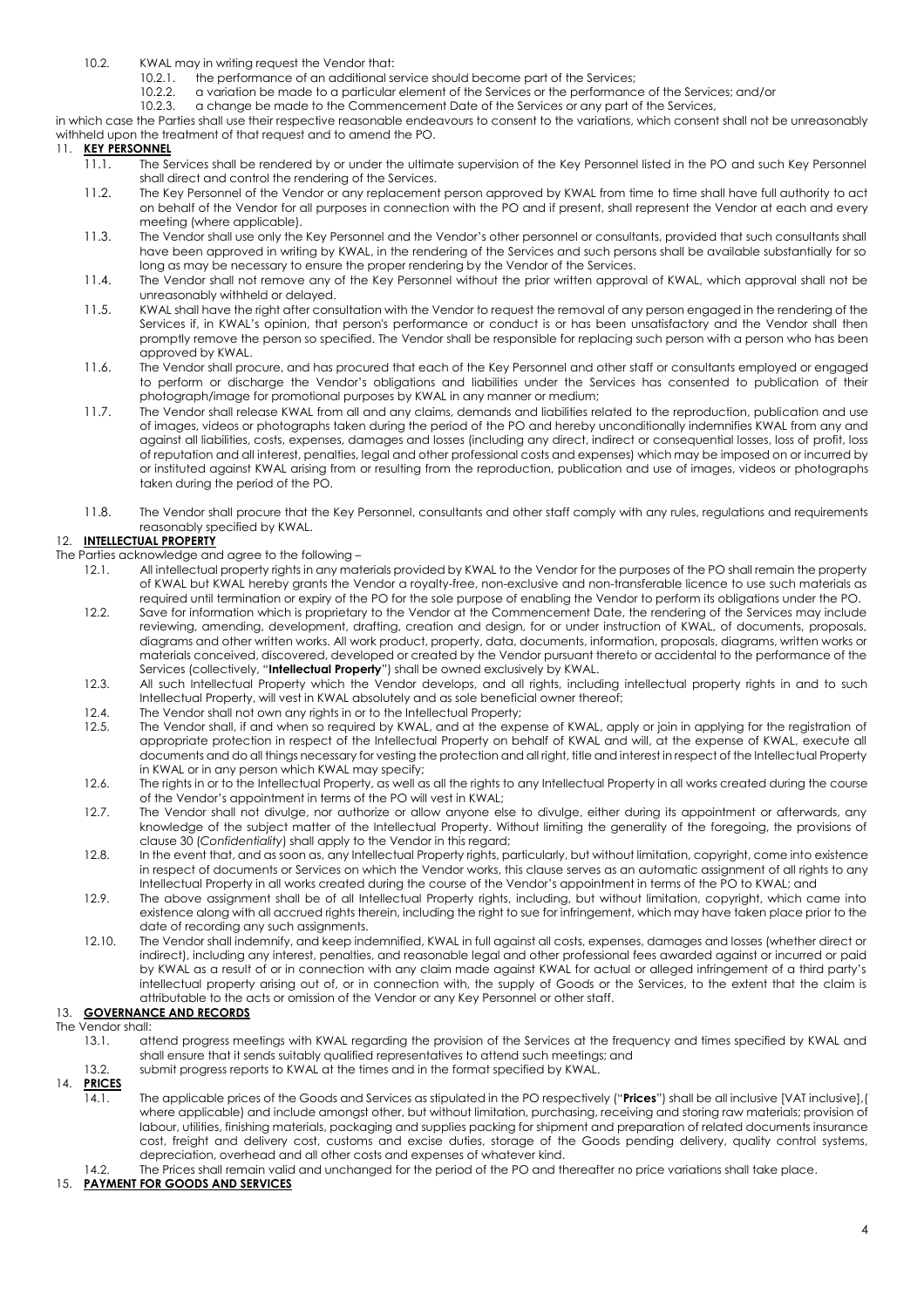- 15.1. The amount payable for the Goods/Services shall be as set out in the PO and shall be the full sole remuneration of the Vendor in respect of the supply of the Goods or Services. Unless otherwise agreed in writing by KWAL, the amount shall include every cost and expense of the Vendor directly or indirectly incurred in connection with the performance of the Services or supply of Goods.
- 15.2. No payment to the Vendor in respect of Goods and/or Services will be made unless KWAL has received the Delivery Documents as set out in claus[e 8.2.](#page-8-0)
- 15.3. The Vendor shall invoice KWAL for the Goods and/or Services monthly in arrears or as otherwise agreed in writing between the parties. The invoice rendered shall comply with claus[e 8.2.2.](#page-8-0)
- 15.4. The Delivery Documents specified in claus[e 8.2 a](#page-8-0)nd the invoice in respect of the Goods and/Services contemplated in clause 15.2 must be submitted by the Vendor to KWAL on or after the date of delivery.
- 15.5. The Delivery Documents must be submitted to KWAL at the following address:

Kenya Wine Agencies Ltd. KWAL House, Enterprise Road P.O. Box 40550 00100 GPO Nairobi, Kenya Tel : 254 20 4979000 E-mail : info@kwal.co.ke

- 15.6. Payments of invoices shall be made strictly thirty (30) days from date of invoice unless otherwise agreed in writing by KWAL. KWAL shall make payment to the Vendor of the whole undisputed amount against the Vendor's invoices, in accordance with payment terms agreed to herein or as otherwise agreed between the parties. If there is a dispute between the Parties as to the amount invoiced, KWAL shall pay the undisputed amount. The Vendor shall not suspend the supply of the Goods or Services unless the Vendor is entitled to terminate the PO for a failure to pay undisputed sums in accordance with clause 27.
- 15.7. The parties will amicably resolve the dispute failing which the matter will be referred for resolution in accordance with clause 32 (*Dispute Resolution*).
- 15.8. The Vendor acknowledges that KWAL shall not be under any obligation to pay based on the Delivery Documents or invoices which are provided to KWAL 3 (three) calendar months after the month within which the delivery of the relevant Goods or the provision of the relevant Services took place except if, as an outcome of dispute declared and determined in terms of these TC, the Vendor is entitled to payment of any amount that it had previously not invoiced KWAL for, in which case then the Vendor shall be entitled to provide KWAL with the invoice in respect of any such amount within 3 (three) months of the outcome of that dispute being declared or determined.
- 15.9. The onus resides on the Vendor to verify any change of banking details. Consequently KWAL shall not be responsible for fraudulent changes to bank details that have not been verified and KWAL is hereby indemnified against any resultant loses or damages.

# 16. **PAYMENTS BY ELECTRONIC FUNDS TRANSFER ("EFT")**

- All payments by KWAL to the Vendor under the PO shall be made via EFT and the Vendor will provide KWAL:<br>16.1.1. with written details of the Vendor's bank account setting out the Vendor's bank, branch, branch r
- with written details of the Vendor's bank account setting out the Vendor's bank, branch, branch number and account number; and
	- 16.1.2. with a letter from the bank confirming the details in clause 16.1.1.
- 16.2. The Vendor further agrees and acknowledges that KWAL, on giving or causing to be given an instruction to its bankers to effect the transfer of any amount due by it to the Vendor, will have fully and effectively discharged its obligation to make such payment to the Vendor, provided that KWAL shall provide the Vendor with reasonable assistance to rectify the bank's errors if such is the case.
- 16.3. The Vendor indemnifies KWAL, its employees and agents against any claims of whatsoever nature which may be brought against any of them by any person or entity alleging non-payment of any amounts due to the Vendor for any EFT payment transfer which has been effected in terms of the above.

#### 17. **SET-OFF MONIES DUE FROM THE VENDOR**

If any sum of money is recoverable from or payable by the Vendor under the PO (including any sum which the Vendor is liable to pay to KWAL in respect of any breach of the PO), that sum may be deducted unilaterally by KWAL from any sum then due, or which may come due, to the Vendor under the PO or under any other agreement or contract with KWAL. The Vendor shall not be entitled to assert any credit, set-off or counterclaim against KWAL in order to justify withholding payment of any such amount in whole or in part.

#### 18. **VERIFICATION OF VENDOR INFORMATION**

The Vendor hereby consents and grants authority to KWAL for KWAL to verify Vendor information through *inter alia* credit checks, searches and verifications in respect of the Vendor, its shareholders, directors and any other related parties, with any credit bureau, agency or party which KWAL may at its sole discretion consider expedient or necessary.

#### 19. **SUBCONTRACTORS**

- 19.1. Unless KWAL provides express prior written consent, the Vendor may not;
	- 19.1.1. sub-contract all or any of its obligations under the PO; nor 19.1.2. cede, delegate, assign or encumber all or any of its rights
		- 19.1.2. cede, delegate, assign or encumber all or any of its rights and/or obligations under the PO.
- 19.2. Notwithstanding such consent granted under clause 19.1, the Vendor shall remain responsible for the actions of the sub-contractor, as if it was the Vendor itself that performed the service or delivered the goods agreed to. All subcontractors shall be subject to KWAL's rules and regulations, similarly to the Vendor herein and shall ensure compliance with KWAL's occupational health and safety requirements as set out in clause 25 (*Occupational Health and Safety*) hereof.

#### 20. **VENDOR WARRANTIES AND INDEMNITIES**

- 20.1. The Vendor represents and warrants to KWAL that:
	- 20.1.1. The Vendor has the necessary capacity and the Vendor has taken all the necessary actions to authorize the execution, delivery, and performance of the PO in accordance with its terms and the execution, performance and delivery of the PO will not conflict with any obligation to which the Vendor is subject;
	- 20.1.2. it is carrying on business in compliance with any applicable laws or regulations;<br>20.1.3. is the Vendor has the necessary skill and knowledae to perform the Services a
	- is the Vendor has the necessary skill and knowledge to perform the Services and supply the Goods and/or Services in accordance with the PO and these TC;
	- 20.1.4. the Goods and/or the Services conform to the required Specifications, Conditions and Standards and are fit for, the purpose for which they are intended;
	- 20.1.5. it is fully experienced in the rendering of the Services and other obligations substantially similar to rendering the Services and its employees possess and will apply the highest level of skill and expertise in the rendering of the Services and the performance of the Vendor's obligations in terms of the PO and these TC;
	- 20.1.6. all the necessary actions to authorize the Vendor's entering into of this TC and the performance of its obligations under the PO and these TC have been taken;
	- 20.1.7. the rendering of the Services or the supply of the Goods by the Vendor will not contravene
		- 20.1.7.1. any provision of the Vendor's constitutional documents;
		- 20.1.7.2. any order or decree of any court or arbitration award which is binding on the Vendor; nor
		- 20.1.7.3. any documentation or legal obligation which is binding upon the Vendor;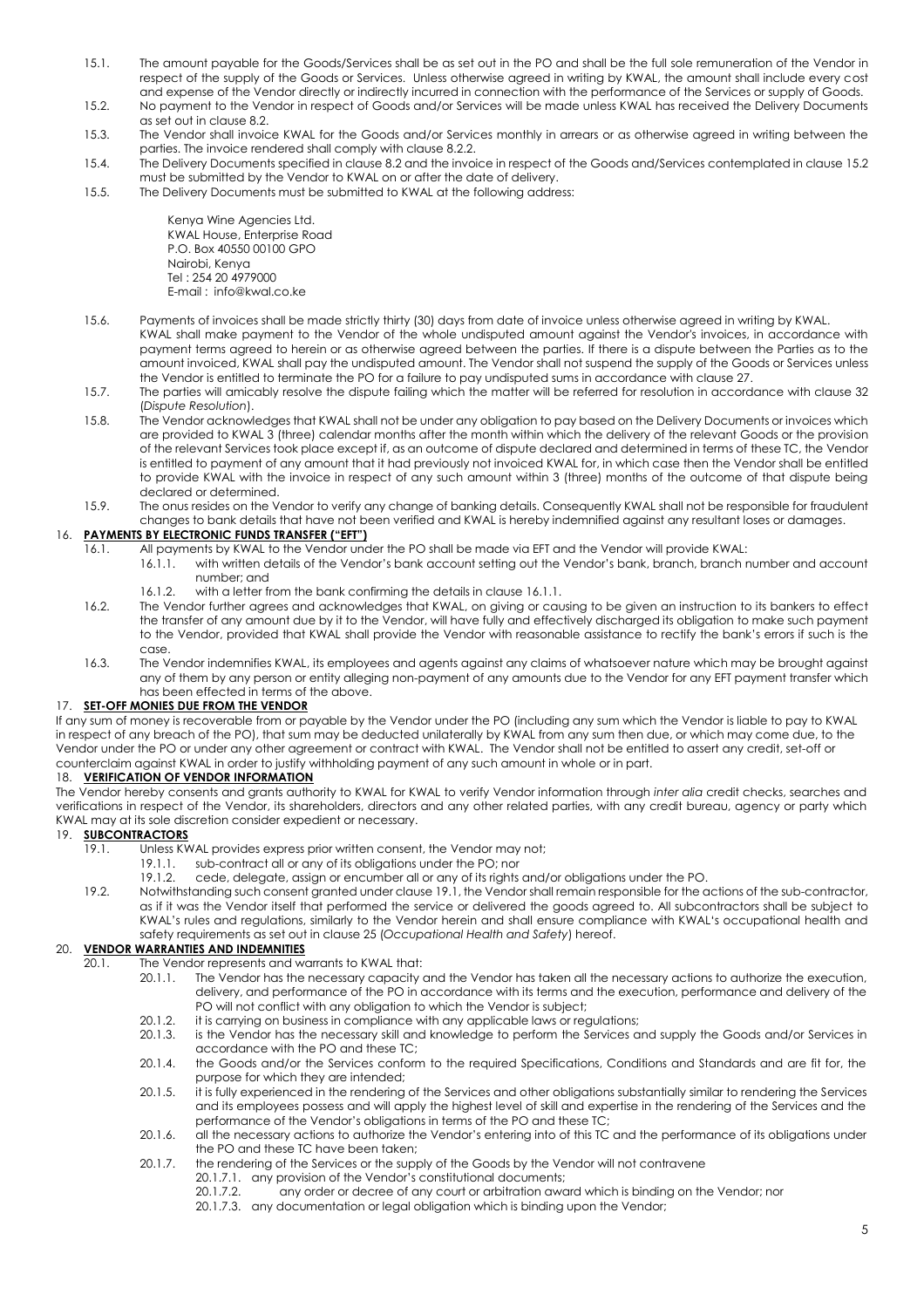- 20.1.8. the Vendor is not subject to and will not subject itself to any obligation, compliance which has, or is likely to have, a material adverse effect on the ability of the Vendor to perform its obligations under these TC, nor is it aware, having made due and careful enquiry, of any reason why it would be subject to any such obligation; and
- 20.1.9. no proceedings or other steps have been taken and not discharged for its winding-up or dissolution, or for it to be placed in business rescue or for the appointment of a business rescue practitioner, receiver, administrator, liquidator, trustee or similar office in relation to any of its assets or revenue.
- 20.2. The Vendor represents and warrants to KWAL in respect of the Goods delivered to KWAL that:<br>2021. they do not constitute unsafe goods:
	- 20.2.1. they do not constitute unsafe goods;<br>20.2.2. there is no product failure, defect or h
	-
	- 20.2.2. there is no product failure, defect or hazard in any of those Goods; and 20.2.3. there is not any need to display instructions or warnings to consumers in 20.2.3. there is not any need to display instructions or warnings to consumers in respect of any hazard from or associated with the use of those Goods.
- 20.3. The Vendor indemnifies and holds harmless KWAL against any and all loss, damages, liability, cost and or expense incurred or suffered by KWAL as a result of:<br>20.3.1. any Goods constituting
	- 20.3.1. any Goods constituting unsafe goods; or 20.3.2. a product failure, defect or hazard in any
	- 20.3.2. a product failure, defect or hazard in any of the Goods; or 20.3.3. any need to display instructions or warnings to consumers in
	- 20.3.3. any need to display instructions or warnings to consumers in respect of any hazard from or associated with the use of the Goods, including, without limitation, as a result of any third party:
	- 20.3.4. anyone suffering death, injury or illness as a result of use or consumption of the Goods; or<br>20.3.5 anyone suffering any loss of or physical damage to any property as a result of the Goods;
	- 20.3.5. anyone suffering any loss of, or physical damage to, any property as a result of the Goods, regardless or whether or not the property concerned is movable or immovable; or
	- 20.3.6. any environmental impairment, fines or penalties; or 20.3.7. anyone suffering any economic loss as a result of an
	- 20.3.7. anyone suffering any economic loss as a result of any harm contemplated in clauses 20.3.4 or 20.3.5.
- 20.4. In addition to the provisions of clause 20.3 and any other indemnities under in these TC, the Vendor hereby indemnifies and holds KWAL harmless against any and all damages, losses, liabilities, claims, demands, actions and causes of action for loss or damage arising from any act or omission of the Vendor, its directors, officers, agents or employees or anyone else for which it is vicariously liable in connection with the supply, processing, treatment, manufacture, packaging, shipment and/or delivery of the Goods under these TC for any reasons other than those contemplated in clause 20.3.

### 21. **LIMITATION OF LIABILITY**

- 21.1. Subject to the provisions of these TC, neither party shall be liable to the other for any consequential or indirect damages, whether arising under contract or tort law, including, but not limited to, lost profits, lost business, lost goodwill, lost savings (anticipated or otherwise), lost revenue, lost production and/or the increased cost of energy, materials and labour associated with its acts or omissions hereunder, provided that nothing contained in this clause 21 is intended or shall be construed or interpreted to limit, alter or modify the rights and/or remedies of either party in the recovery of costs, expenses or other amounts contractually agreed.
- 21.2. KWAL's liability for any claim arising out of these TC for breach of contract, breach of warranty, breach of statutory duty or negligence or other tort, whether by virtue of strict liability or otherwise is strictly limited to the purchase price of the relevant Goods.
- 21.3. Nothing in the TC shall be construed to limit or exclude either Party's liability for:
	- 21.3.1. death or personal injury caused by its negligence or that of its Staff, representatives and/or or agents;<br>21.3.2. fraud or fraudulent misrepresentation by it or that of its Staff, representatives and/or or agents;
	- 21.3.2. fraud or fraudulent misrepresentation by it or that of its Staff, representatives and/or or agents; or 21.3.3. any other matter which, by law, may not be excluded or limited.
		- any other matter which, by law, may not be excluded or limited.

# 22. **INSURANCE**

- 22.1. The Vendor shall acquire adequate insurance cover, in an amount acceptable to KWAL in respect of:
	- 22.1.1 The Goods, prior to delivery thereof to KWAL or the Services, prior to acceptance and satisfactory completion thereof at the discretion of KWAL until the expiration of any warranty periods that are applicable to the Goods or Services or in accordance with a specific written agreement between the parties.
	- 22.1.2 The Vendor's public liability and all other legal liabilities hereunder and in respect of its employees, workmen, agents and third parties.
- 22.2 The insurance policies listed in clause 22.1 must cover all legal liabilities of the Vendor in terms of these TC.
- 22.3 The Policies shall contain an endorsement that the Vendor's policies shall be primary in all instances regardless of the policies claimed by KWAL. At the request of KWAL the Vendor shall provide certificates of insurance in respect of the Goods or Services to the value as directed and determined by KWAL, in its sole discretion.

#### 23. **USE OF KWAL NAME AND TRADE MARKS**

- 23.1. The Vendor shall not without the express prior written consent of KWAL represent, advertise or publish in any manner whatsoever, the fact that the Vendor is contractually associated with KWAL or supplies Goods and/or Services to KWAL.
- 23.2. The Vendor shall not without the express prior written consent of KWAL use KWAL's name or logo or any of its other trademarks in any manner whatsoever.

#### 24. **COMPLIANCE WITH LAWS**

- 24.1. The Vendor shall, in performing these TC, comply with all and any applicable laws and all and any applicable KWAL's Rules and Regulations.
- 24.2. The applicable KWAL's Rules and Regulations are available on request. It is the responsibility of the Vendor to request the copy of, and acquaint itself with the content of all applicable KWAL's Rules and Regulations.
- 24.3. KWAL reserves the right to amend its Rules and Regulations from time to time without the Vendor's consent. Any such amendment shall be binding on the Vendor once KWAL notifies the Vendor of such amendment in writing.
- 24.4. The Vendor warrants to KWAL that it holds all necessary consents, authorizations, registrations, agreements, certificates, licenses, approvals, permits and exemptions which are required to perform its obligations under these TC and has paid all fees due in relation to them and is not in breach of any conditions under them where such breach would be likely to have a material and adverse effect on the Vendor's ability to perform its obligations under these TC.
- 24.5. The Vendor shall give all and any notices, pay all taxes, duties and fees, and obtain and maintain all permits, licenses and approvals required by all applicable laws in relation to the supply, rendering and provision of the Goods and Services and the remedying of any defects. The Vendor indemnifies and holds KWAL harmless against and from all consequences of any failure to do so.

#### 25. **OCCUPATIONAL HEALTH AND SAFETY**

- 25.1. The Vendor shall:<br>25.1.1. ensure
	- 25.1.1. ensure that all employees, workmen and sub-contractors of the Vendor are inducted in their area of work (workers of the Vendor);
	- 25.1.2. ensure that all requirements in terms of the Occupational Health and Safety Act 2007 are complied with;
	- 25.1.3. ensure that KWAL's Critical Safety rules are complied with by workers of the Vendor.<br>25.1.4. prior to commencement of the TC, provide KWAL with a certificate of fitness for ever
	- prior to commencement of the TC, provide KWAL with a certificate of fitness for every safety critical worker for review by the Supervising Officer before such workers of the Vendor enter the premises of KWAL for any duration of work.
	- 25.1.5. Complete all KWAL safety forms and comply therewith. Comply with security checks and fill all requisite registers maintained for security purposes.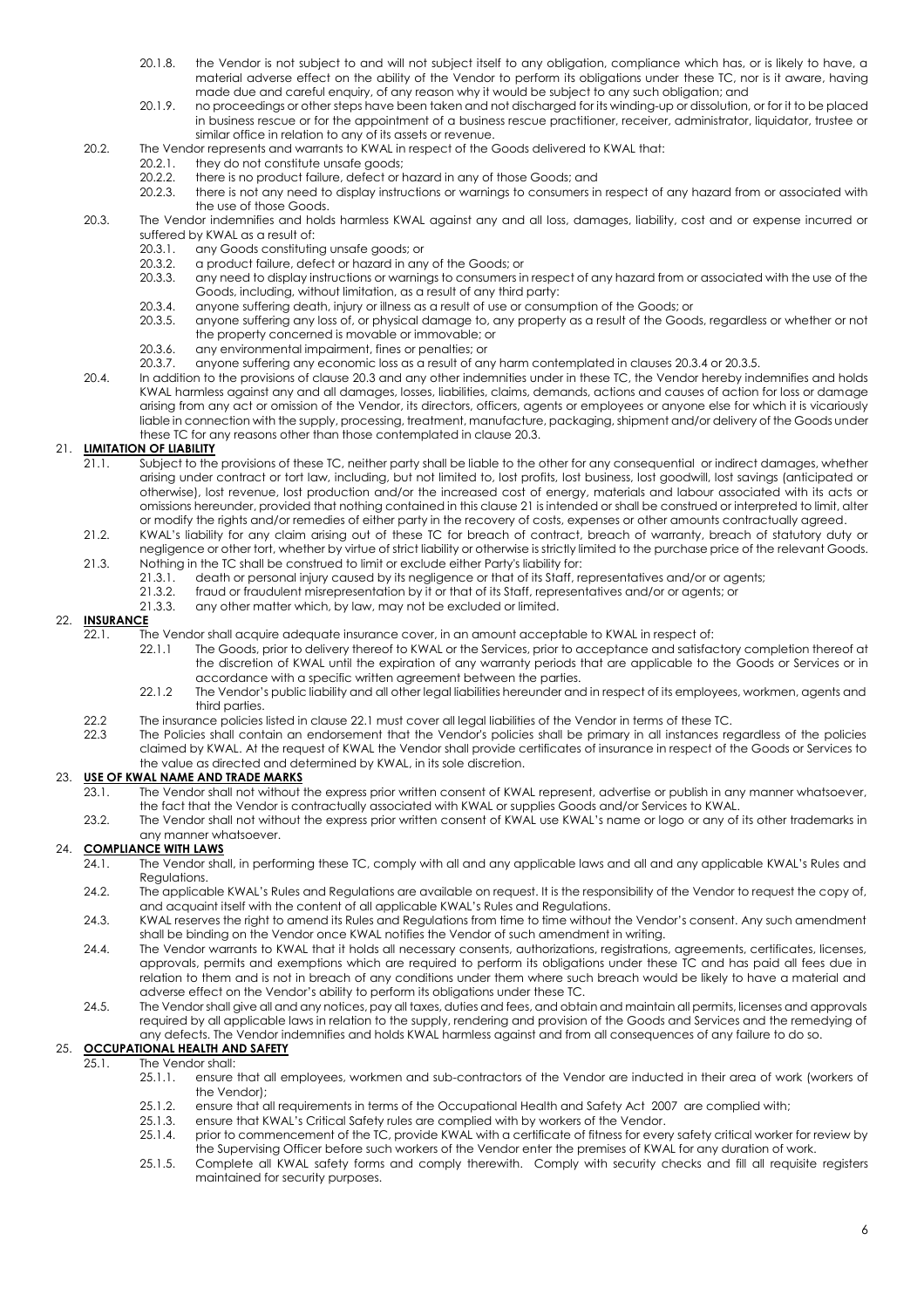- 25.2. The Vendor shall ensure that the workers of the Vendor that occupy safety critical positions and that will be on the premises of KWAL, for a period in excess of one week undergo regular fitness evaluations to determine their fitness for the performance of their jobs.
- 25.3. The Supervising Officer shall determine the basis of the specific safety critical jobs undertaken by the workers of the Vendor, how often the workers of the Vendor are required to undergo the fitness evaluations.
- 25.4. The Vendor shall provide KWAL with copies of the certificates of fitness, to be included in the Contract Safety file.<br>25.5. For purposes of this clause 25 'Safety file' shall include all relevant information that is
- 25.5. For purposes of this clause 25 'Safety file' shall include all relevant information that is significant to health and safety risks that KWAL must be made aware of and consequently consider to address at its discretion prior to conclusion or during execution of these TC. The relevant documentation shall be completed and submitted to the Safety Officer or supervisors of KWAL before entry to premises
- 25.6. The fitness evaluations shall be performed by Occupational Health Service Providers that are approved by KWAL.<br>25.7. The costs for performing the medical and physical fitness evaluations shall be borne by the Vendor The costs for performing the medical and physical fitness evaluations shall be borne by the Vendor.

### 26. **ANTI BRIBERY AND CORRUPTION**

- 26.1. The Vendor warrants that it is and will remain in compliance with the laws of Kenya applicable to the services it will perform under these TC and the PO. The Vendor will not, and nor will any of its officers, employees, shareholders, representatives or agents ("associated parties"), directly or indirectly, make or offer any payment, gift or other advantage with respect to any matters which are the subject of the PO which (i) would violate any anti-corruption laws or regulations applicable to it or to KWAL or any of KWAL Affiliated Entities, (ii) is intended to, or does, influence or reward any person for acting in breach of an expectation of good faith, impartiality or trust, or which it would otherwise be improper for the recipient to accept, (iii) is made to or for a Public Official with the intention of influencing them and obtaining or retaining an advantage in the conduct of business, or (iv) which a reasonable person would otherwise consider to be unethical, illegal or improper ("Corrupt Act"). The Vendor represents and warrants that it and its associated parties have not engaged in any Corrupt Act prior to the date of the PO.
- 26.2. The Vendor undertakes not to seek, directly or indirectly, improperly or corruptly to influence or attempt to influence a Public Official, or an associated party of a customer or a potential customer, to act to the advantage of either of the Parties or otherwise to perform their duties improperly, and not to use any of the proceeds of any payments made under these TC, directly or indirectly, for this purpose or otherwise for the purpose of or in connection with any Corrupt Act. For the purposes of these TC, "Public Official" includes, without limitation, any person holding or acting on behalf of a person holding legislative, administrative or judicial office, including any person employed by or acting on behalf of a public agency, a state owned or public enterprise, a public international organisation, any federal or regional government department or agency, any political party, or any candidate for political office, or a relative or associate of any such person.
- 26.3. During the term of the PO, the Vendor shall (i) properly and accurately record in its books and records all transactions which relate in any way to the PO or to Goods or Services provided by it ("Transaction Records"), (ii) provide the Transaction Records and/or any other such information as KWAL may reasonably require by notice in writing in order to monitor the Vendor's compliance with its obligations under clause 26. For the purpose of this clause, "books and records" shall be deemed to include, without limitation, corporate records, bank statements, books of account, supporting documentation and other records and documentation (including without limitation, invoices, transfer documents and any other documents), whether in paper or other form.
- 26.4. The Vendor accepts that it will permit KWAL periodic access, upon request by KWAL, to the Transaction Records in order to verify compliance with this Clause 26.
- 26.5. The Vendor warrants to KWAL that to its awareness, neither it nor any of its directors, employees, agents, representatives, or subcontractors has at any time prior to entering into these TC, committed any offence conceivable under the UK Bribery Act 2010, the US Foreign Corrupt Practices Act or any legislation in Kenya including the Bribery Act, 2016 creating offences in respect of bribery or fraudulent or corrupt acts.
- 26.6. The Vendor further warrants to KWAL that it did not enter into the PO with any knowledge that any money has been, or will be, paid to any person working for or engaged by KWAL or that an agreement has been made to that effect, unless details of any such arrangement have been disclosed in writing to KWAL before the date of the PO.
- 26.7. The Vendor agrees that, at any time after entry into the PO it shall not and it shall procure that its directors, employees, agents, representatives, service providers or sub-contractors shall not commit any offence under any legislation or common law anywhere in the world creating offences conceivable under the UK Bribery Act 2010, the US Foreign Corrupt Practices Act or any legislation in legislation in Kenya including the Bribery Act, 2016 creating offences in respect of bribery or fraudulent or corrupt acts.
- 26.8. The Vendor agrees and accepts to abide with KWAL's code of business conduct as advised from time to time and it shall ensure that any third parties whom it engages to assist in providing the Services shall also comply with such codes.
- 26.9. If requested by KWAL, the Vendor shall participate in compliance training from time to time.
- 26.10. The Vendor shall have in place adequate procedures designed to prevent any person working for or engaged by the Vendor or any other third party in any way connected to the PO, from committing offences of corruption or bribery.
- 26.11. If at any time the Vendor (or any of its directors, employees, agents, representatives, service providers or Sub-Contractors) breaches any of its compliance obligations, the Vendor shall indemnify and keep indemnified KWAL against any losses, liabilities, fines, damages, costs and expenses including legal fees and costs of investigation, litigation, settlement, judgment, interest and penalties that KWAL may suffer as a result of such breach.

# 27. **BREACH AND TERMINATION**

- 27.1. KWAL may terminate the PO for any reason whatsoever, without costs or liabilities by furnishing the Vendor with seven (7) days' written notice of termination. All costs and liabilities due and payable before termination shall remain payable under the provisions of these TC. The Vendor shall also refund all pre-payments made by KWAL for which goods and/or Services have not been supplied.
- 27.2. Should any Party breach any provision of the PO and fail to remedy such breach within fourteen (14) days after receiving a written notice requiring such remedy from the other Party, then the Party giving such notice shall, by further written notice, be entitled to, without prejudice to any of its other rights in law including any right to claim damages, to immediately cancel the PO or to claim immediate specific performance of all of the defaulting Party's obligations then due for performance.
- 27.3. KWAL shall also be entitled to terminate the PO with immediate effect, without prejudice to any of its other rights in law including any right to claim damages, if:
	- 27.3.1 if the Vendor suspends, or threatens to suspend, payment of its debts or is unable to pay its debts as they fall due or admits inability to pay its debts or is deemed unable to pay its debts or it shall compound or make any arrangement with its creditors or have a receiver appointed over all or any part of its assets or go into liquidation (whether voluntary or otherwise) save as part of a bona fide reconstruction not involving insolvency or shall take or suffer to be taken any similar action as a result of its liability to pay its debts or its insolvency or any event occurs, or proceeding is taken, with respect to the Vendor in any jurisdiction to which it is subject that has an effect equivalent or similar to any of these events or Vendor suspends or ceases, or threatens to suspend or cease, carrying on all or a substantial part of its business (each an "I**nsolvency Event**"), it shall promptly so notify KWAL in writing giving particulars of the circumstances whereupon KWAL may terminate these TC immediately by notice. (For the avoidance of doubt, KWAL may terminate these TC upon the occurrence of any of the circumstances described in this clause notwithstanding that KWAL may not have given notice to the Vendor);
	- 27.3.2 If at any time during the Term there shall be any change in the legal or beneficial ownership or control of the Vendor. For the purposes of this clause, "control" shall mean either the ownership (direct or indirect) of more than fifty per cent. (50%)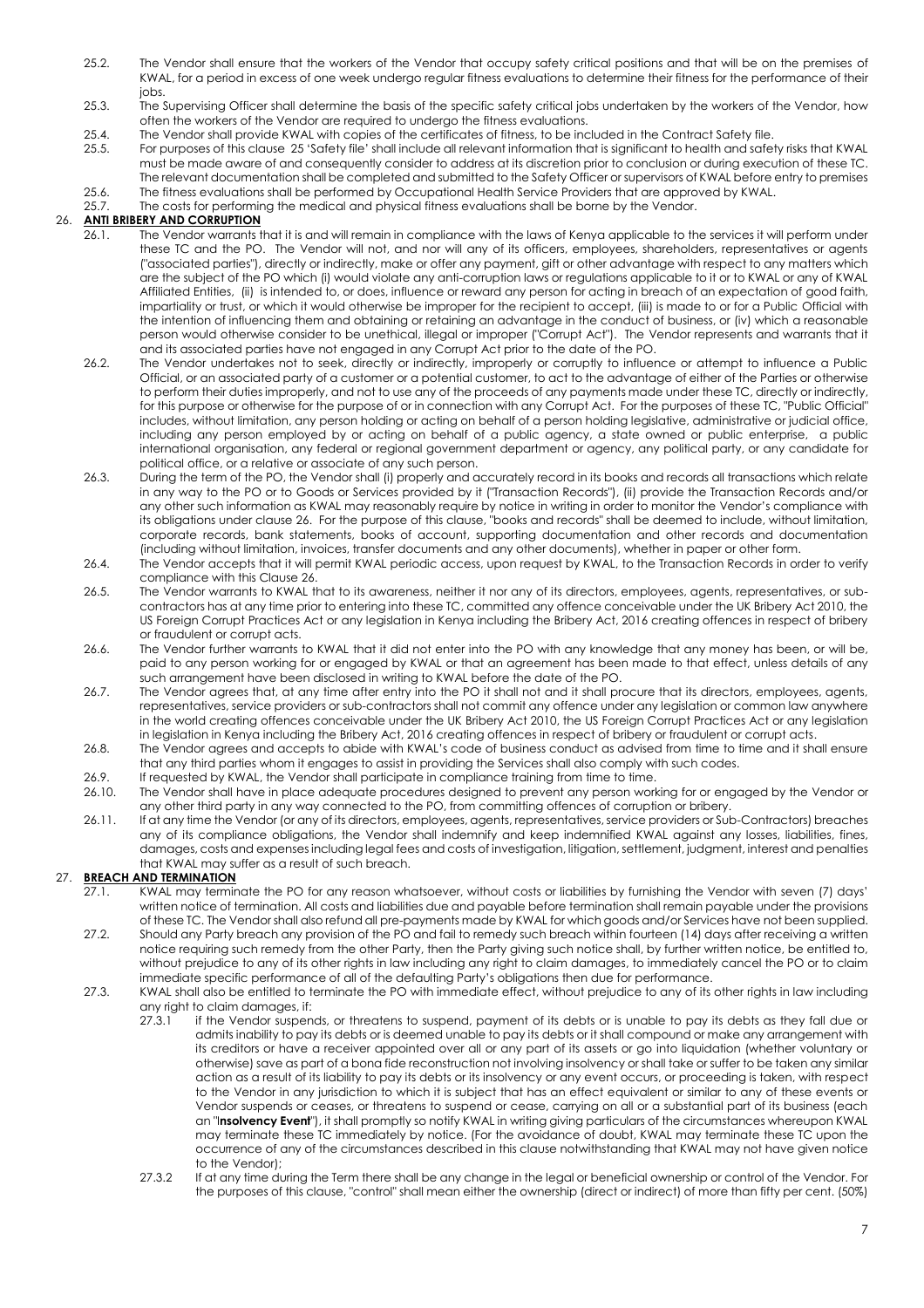of the ordinary share capital of the Vendor carrying the right to vote at general meetings or the power to nominate a majority of the board of directors of the Vendor;

- 27.3.3 the Vendor breaches any warranty given by it to KWAL;
- 27.3.4 the Vendor generally does or omits to do anything which may prejudice the rights of KWAL in terms of the PO or causes KWAL to suffer any loss or damage; or
- 27.3.5 the Goods or Services do not conform with the Specifications, Conditions or Standards and the Vendor has not remedied the defect or replaced the Goods in accordance with claus[e 7.9.](#page-8-0)

# 28. **DELAY PENALTIES**

In the event of delays in performance or delivery arising from the negligence or non-compliance of the Vendor with the terms of these TC or of the PO, KWAL shall be entitled to claim penalties from the Vendor at a rate of 0.5% of the contract value to a maximum of 5% of the total contract value.

# 29. **FORCE MAJEURE**<br>29.1 Neithe

- Neither Party shall be liable for a delay or failure to perform under the PO which results from any occurrence or event entirely outside of its control and which could not have been reasonably avoided including, but not limited to, accident, action of the elements, act of God, civil commotion, war (whether or not declared), enemy action, epidemic, explosion, fire, flood, insurrection, strike, lockout or other labour trouble or shortage, natural catastrophe, riot, unavailability or shortage of material, equipment or transportation, act, demand or requirement of law or of the Government of Kenya or any other competent governmental authority ("**Force Majeure**"); provided however, that the Party in default or failure shall make all reasonable efforts to remove or overcome the effects of such occurrence or event and, in any event, shall promptly resume performance after cessation of such occurrence or event.
- 29.2 If a Party is or will be prevented from performing any of its obligations under the PO by Force Majeure, then it shall give written notice to the other Party of the event or circumstances constituting the Force Majeure and shall specify the obligations, the performance of which is or will be prevented. The notice shall be given within five (5) Working Days after the Party became aware, or should reasonably have become aware, of the relevant event or circumstance constituting Force Majeure.
- 29.3 The notifying Party shall, having given the written notice, be excused from performance of such directly affected obligations for so long as such Force Majeure strictly prevents it from performing them.
- 29.4 The notifying Party shall at all times use all reasonable endeavours to minimize any delay in its performance of the PO as a result of Force Majeure.
- 29.5 A Party shall give written notice to the other Party when it ceases to be affected by Force Majeure.
- 29.6 Either Party may terminate the PO if Force Majeure continues for a period of thirty (30) days or more.

# 30. **CONFIDENTIALITY**

- 30.1. No Party will disclose to any person:
	- 30.1.1. any details of these TC, any details of the negotiations leading to these TC (including the details contained in the RFI and the RFQ), any confidential information handed over to such Party during the course of those negotiations nor any confidential details of any transaction, agreement or matter contemplated by or set out in these TC; nor
	- 30.1.2. any confidential information relating to the operations and affairs of another Party, (together the "**Confidential Information**").

#### 30.2. The Parties shall keep all Confidential Information confidential and disclose it only to their directors, officers, employees, consultants and professional advisers who:

- 30.2.1. have a need to know (and then only to the extent that each such person has a strict need to know);
- 
- 30.2.2. are aware that the Confidential Information must be kept confidential;<br>30.2.3. are aware of the disclosing Party's undertaking in relation to such inform
- 30.2.3. are aware of the disclosing Party's undertaking in relation to such information in terms of these TC; and<br>30.2.4. have been directed by the disclosing Party to keep the Confidential Information confidential and hav have been directed by the disclosing Party to keep the Confidential Information confidential and have undertaken to keep the Confidential Information confidential and not to directly or indirectly use it for its own or any third party's benefit.

Notwithstanding clause 30.1, a Party may disclose Confidential Information which it receives from the other Party where disclosure is required by applicable law or by a court of competent jurisdiction.<br>30.3. KWAL may, in its sole discretion require the Vendor to enter 30.3. KWAL may, in its sole discretion require the Vendor to enter into a Non-Disclosure Agreement in addition to this Clause 30.

## 31. **GENERAL**

- 31.1. These TC as read with the relevant Purchase Orders constitutes the sole record of the agreement between the Parties in relation to the subject matter hereof. The terms and conditions which may be contained or referred to by the Vendor when tendering or when acknowledging the Purchase Order shall be deemed to have no force or effect and are expressly superseded by these terms and conditions.
- 31.2. All quotations are made and all orders are accepted subject to the terms and conditions in these TC, notwithstanding any statements made to the contrary in any other document or correspondence.
- 31.3. No addition to, novation, variation, or agreed cancellation of these TC shall be of any force or effect unless in writing and signed by or on behalf of the Parties.
- 31.4. No indulgence which any Party may grant to the other shall constitute a waiver of or, whether by estoppel or otherwise, limit any of the existing or future rights of the grantor in terms hereof and the grantor shall not thereby be precluded from exercising any rights against the grantee which may have arisen in the past or which might arise in the future save in the event and to the extent that the grantor has signed a written document expressly waiving or limiting such right.
- 31.5. Each of the Parties represents and warrants to the other that it has full capacity and authority, and all necessary consents, licenses and permissions to enter into and perform its obligations under the TC, and that the TC is executed by its duly authorized representatives.
- 31.6. The Vendor shall maintain adequate disaster recovery, back-up procedures and contingency plans to ensure the Vendors' business continuity and that the Vendor is able to perform contracts with KWAL without interruption.
- 31.7. The failure of either party at any time to enforce any of the provisions of these TC or any rights in respect hereto or to exercise any election herein provided shall not be a waiver of such provisions, rights or election or affect the validity of these TC.
- 31.8. If any provision of the TC is prohibited by law or judged by a court to be unlawful, void or unenforceable, the provision shall, to the extent required, be severed from the TC and rendered ineffective as far as possible without modifying the remaining provisions of the TC, and shall not in any way affect any other circumstances of or the validity or enforcement of the TC.
- 31.9. Any notice to be given under the TC shall be in writing and may be served by personal delivery, registered post or to e-mail to the address of the relevant Party, or such other address as that Party may from time to time notify to the other Party in accordance with this clause.
- 31.10. Notices served as above shall be deemed served on the Working Day of delivery provided delivery is before 5.00pm on a Working Day. Otherwise delivery shall be deemed to occur on the next Working Day. An email shall be deemed delivered when sent unless an error message is received.
- 31.11. Without prejudice to any other provision of these TC, any successor in title, including any executor, heir, liquidator, judicial manager, curator or trustee, of any Party, shall be bound by these TC.

#### **32. DISPUTE RESOLUTION**

**32.1. Amicable Settlement**